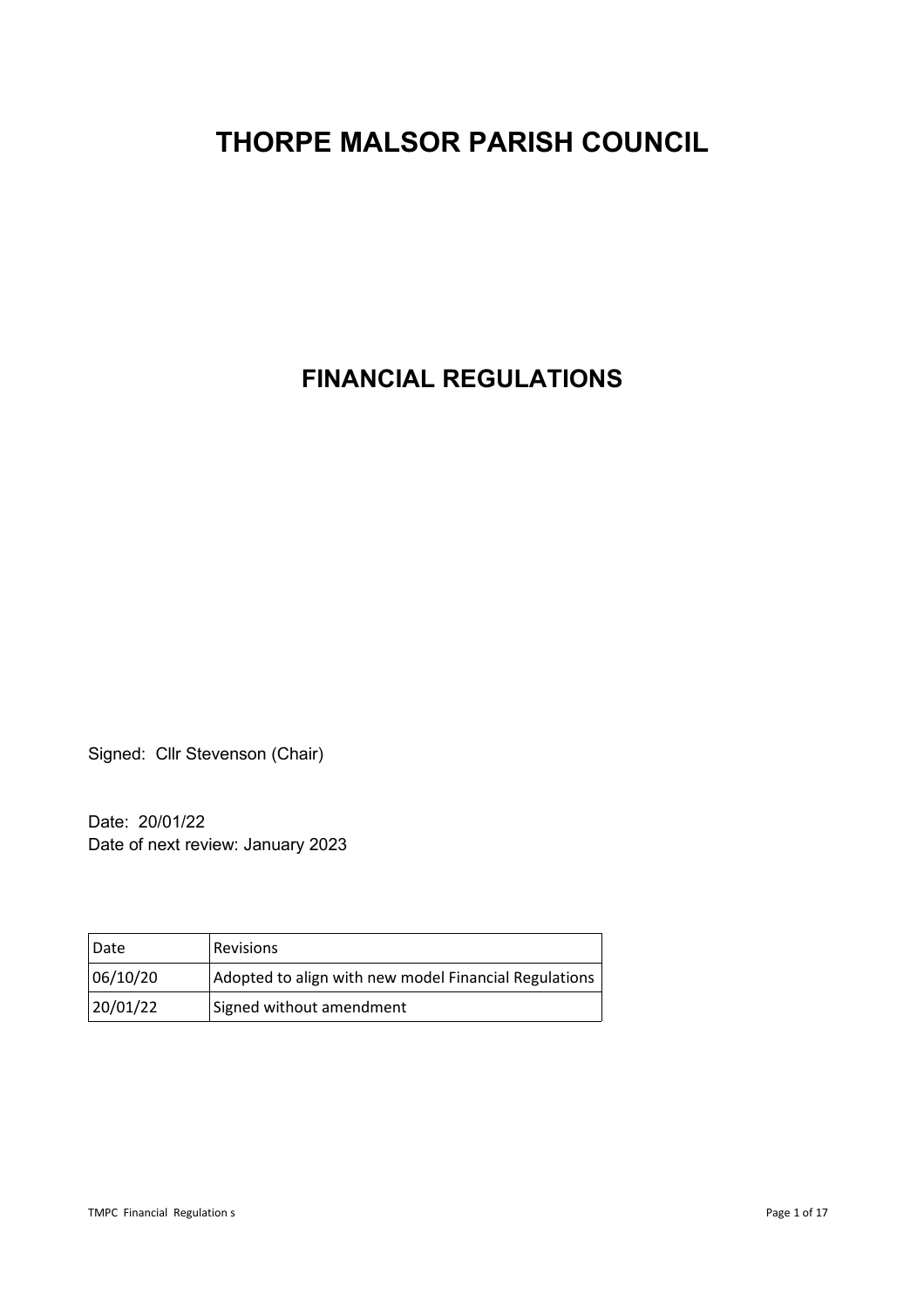# **Regulation Page**

| 1. General                                                            | 3              |
|-----------------------------------------------------------------------|----------------|
| 2. Accounting and audit (internal and external)                       | 5              |
| 3. Annual estimates (budget) and forward planning                     | 6              |
| 4. Budgetary control and authority to spend                           | $\overline{7}$ |
| 5. Banking arrangements and authorisation of payments                 | 8              |
| 6. Instructions for the making of payments                            | 9              |
| 7. Payment of salaries                                                | 11             |
| 8. Loans and investments                                              | 12             |
| 9. Income                                                             | 12             |
| 10. Orders for work, goods and services                               | 13             |
| 11. Contracts                                                         | 13             |
| 12. Payments under contracts for building or other construction works | 15             |
| 13. Stores and equipment                                              | 15             |
| 14. Assets, properties and estates                                    | 15             |
| 15. Insurance                                                         | 16             |
| 16. Not Used                                                          |                |
| 17. Risk management                                                   | 16             |
| 18. Suspension and revision of Financial Regulations                  | 16             |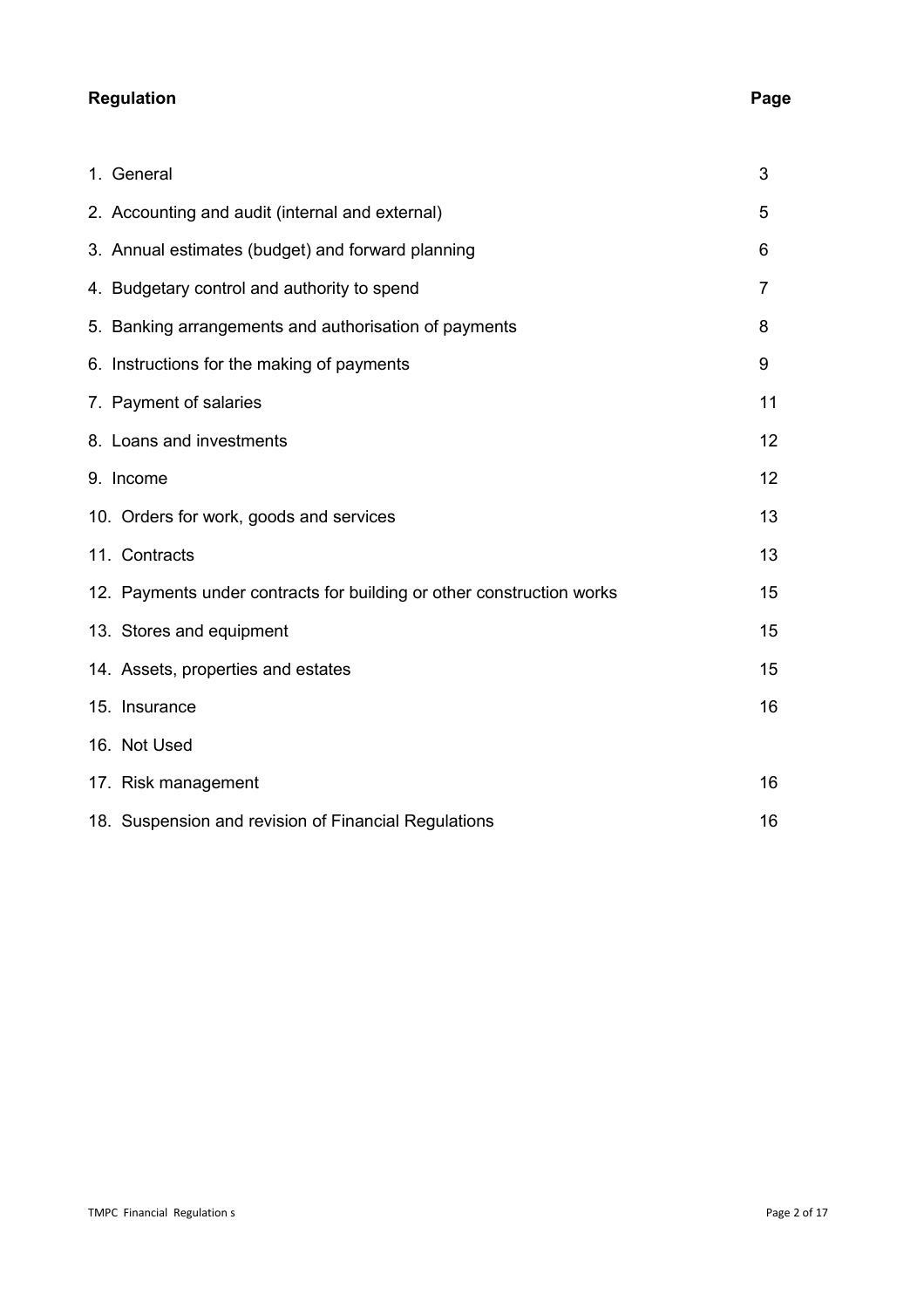These Financial Regulations were adopted by the council at its meeting held on  $6<sup>th</sup>$  October, 2020.

# **1. General**

1.1. These financial regulations govern the conduct of financial management by the council and may only be amended or varied by resolution of the council. Financial regulations are one of the council's three governing policy documents providing procedural guidance for members and officers. Financial regulations must be observed in conjunction with the council's standing orders and any individual financial regulations relating to contracts.

1.2. The council is responsible in law for ensuring that its financial management is adequate and effective and that the council has a sound system of internal control which facilitates the effective exercise of the council's functions, including arrangements for the management of risk.

1.3. The council's accounting control systems must include measures:

- for the timely production of accounts;
- that provide for the safe and efficient safeguarding of public money;
- to prevent and detect inaccuracy and fraud; and
- identifying the duties of officers.

1.4. These financial regulations demonstrate how the council meets these responsibilities and requirements.

1.5. At least once a year, prior to approving the Annual Governance Statement, the council must review the effectiveness of its system of internal control which shall be in accordance with proper practices.

1.6. Deliberate or wilful breach of these Regulations by an employee may give rise to disciplinary proceedings.

1.7. Members of council are expected to follow the instructions within these Regulations and not to entice employees to breach them. Failure to follow instructions within these Regulations brings the office of councillor into disrepute.

1.8. The Responsible Financial Officer (RFO) holds a statutory office to be appointed by the council. The Clerk has been appointed as RFO for this council and these regulations will apply accordingly.

1.9. The RFO:

- acts under the policy direction of the council;
- administers the council's financial affairs in accordance with all Acts, Regulations and proper practices;
- determines on behalf of the council its accounting records and accounting control systems;
- ensures the accounting control systems are observed;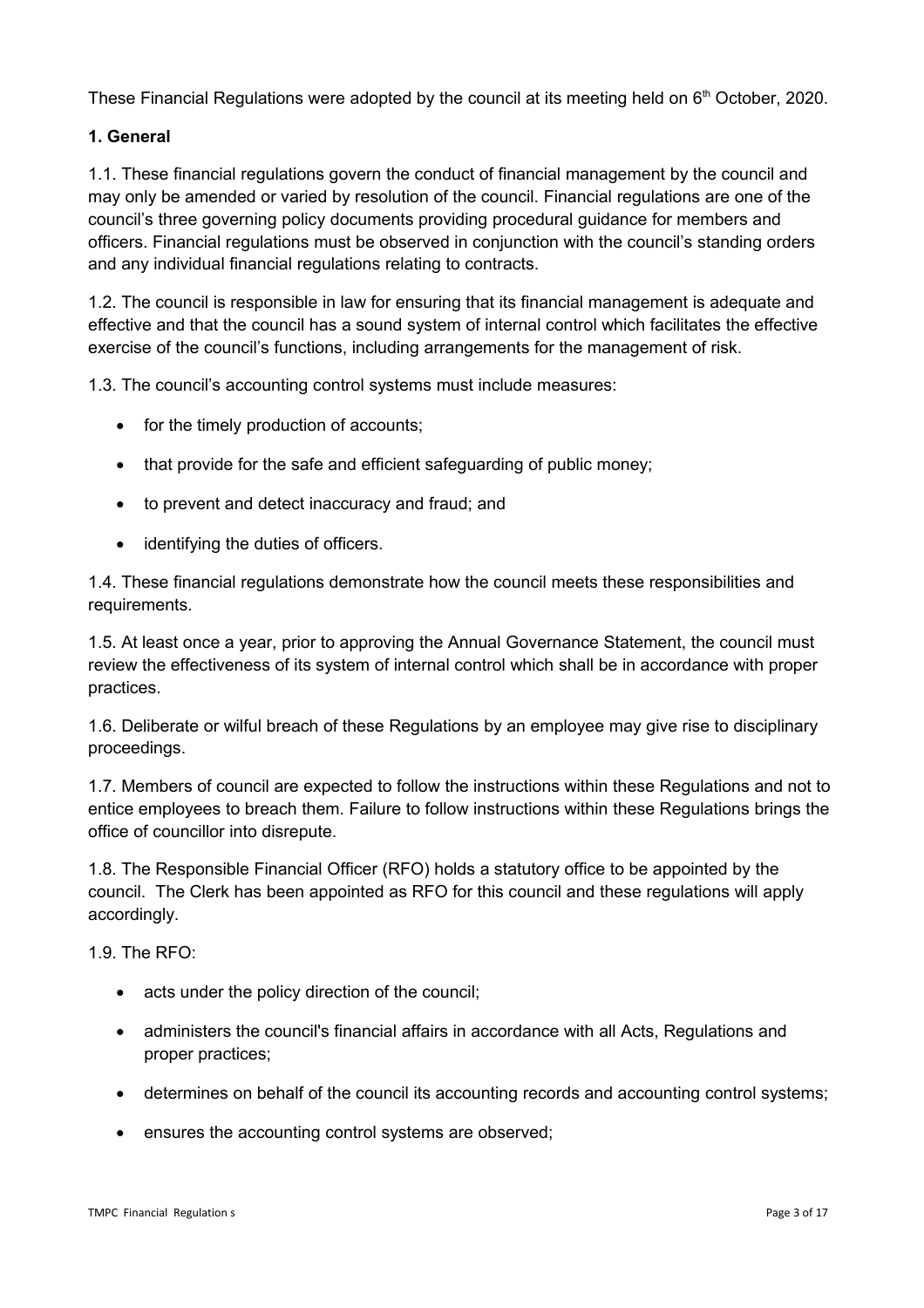- maintains the accounting records of the council up to date in accordance with proper practices;
- assists the council to secure economy, efficiency and effectiveness in the use of its resources; and
- produces financial management information as required by the council.

1.10. The accounting records determined by the RFO shall be sufficient to show and explain the council's transactions and to enable the RFO to ensure that any income and expenditure account and statement of balances, or record of receipts and payments and additional information, as the case may be, or management information prepared for the council from time to time comply with the Accounts and Audit Regulations.

1.11. The accounting records determined by the RFO shall in particular contain:

- entries from day to day of all sums of money received and expended by the council and the matters to which the income and expenditure or receipts and payments account relate;
- a record of the assets and liabilities of the council; and
- wherever relevant, a record of the council's income and expenditure in relation to claims made, or to be made, for any contribution, grant or subsidy.

1.12. The accounting control systems determined by the RFO shall include:

- procedures to ensure that the financial transactions of the council are recorded as soon as reasonably practicable and as accurately and reasonably as possible;
- procedures to enable the prevention and detection of inaccuracies and fraud and the ability to reconstruct any lost records;
- identification of the duties of officers dealing with financial transactions and division of responsibilities of those officers in relation to significant transactions;
- procedures to ensure that uncollectable amounts, including any bad debts are not submitted to the council for approval to be written off except with the approval of the RFO and that the approvals are shown in the accounting records; and
- measures to ensure that risk is properly managed.

1.13. The council is not empowered by these Regulations or otherwise to delegate certain specified decisions. In particular any decision regarding:

- setting the final budget or the precept (council tax requirement);
- approving accounting statements;
- approving an annual governance statement;
- borrowing;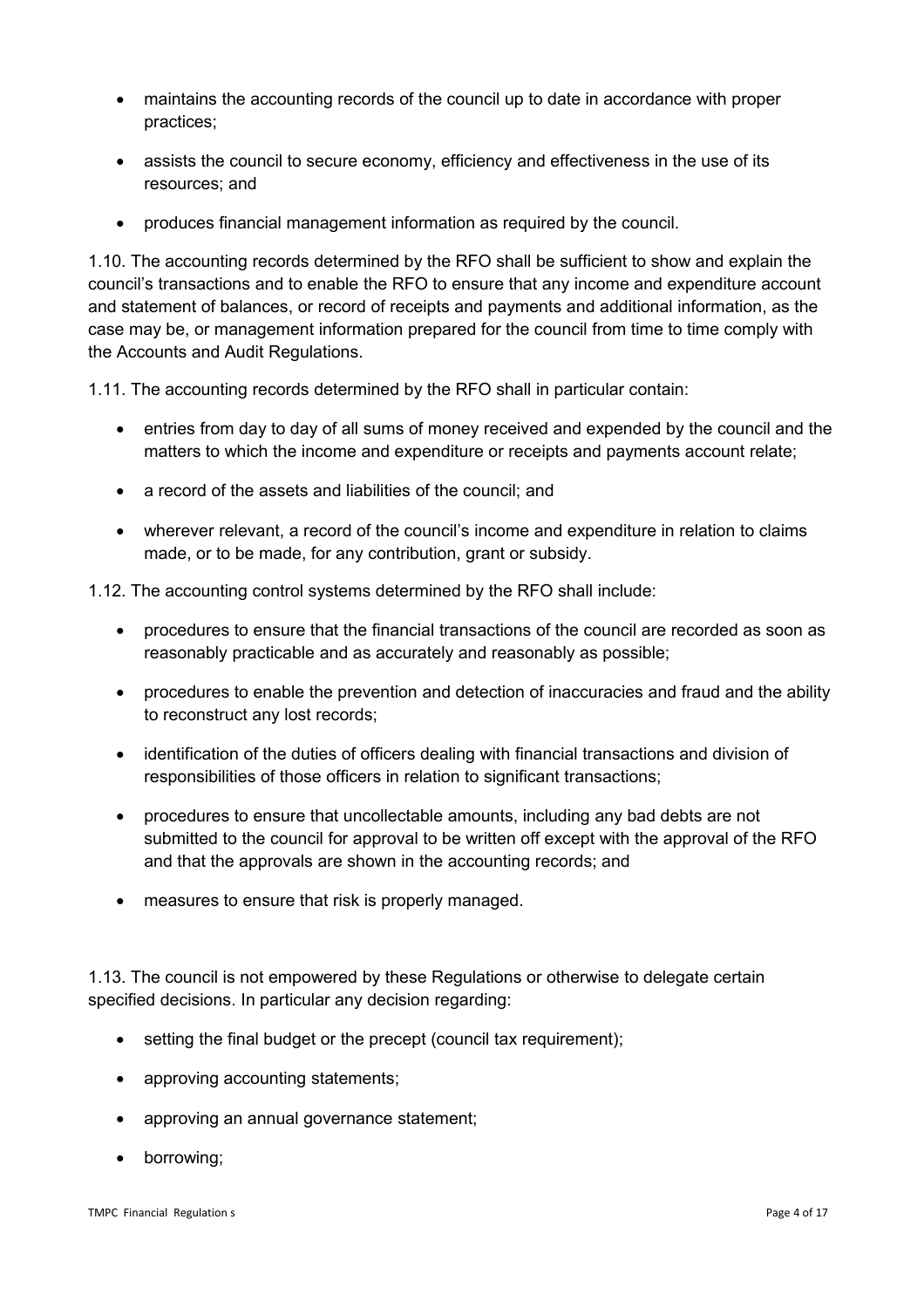- writing off bad debts:
- declaring eligibility for the General Power of Competence; and
- addressing recommendations in any report from the internal or external auditors, shall be a matter for the full council only.

1.14. In addition, the council must:

- determine and keep under regular review the bank mandate for all council bank accounts;
- approve any grant or a single commitment in excess of £250; and
- in respect of the annual salary for any employee have regard to recommendations about annual salaries of employees made by the relevant committee in accordance with its terms of reference.

1.15. In these financial regulations, references to the Accounts and Audit Regulations or 'the regulations' shall mean the regulations issued under the provisions of section 27 of the Audit Commission Act 1998, or any superseding legislation, and then in force unless otherwise specified.

In these financial regulations the term 'proper practice' or 'proper practices' shall refer to guidance issued in *Governance and Accountability for Local Councils - a Practitioners' Guide (England)* issued by the Joint Practitioners Advisory Group (JPAG), available from the websites of NALC and the Society for Local Council Clerks (SLCC).

#### **2. Accounting and audit (internal and external)**

2.1. All accounting procedures and financial records of the council shall be determined by the RFO in accordance with the Accounts and Audit Regulations, appropriate guidance and proper practices.

2.2. On a regular basis, at least once in each quarter, and at each financial year end, a member other than the Chair shall be appointed to verify bank reconciliations (for all accounts) produced by the RFO. The member shall sign the reconciliations and the original bank statements (or similar document) as evidence of verification. This activity shall on conclusion be reported, including any exceptions, to and noted by the council.

2.3. The RFO shall complete the annual statement of accounts, annual report, and any related documents of the council contained in the Annual Return (as specified in proper practices) as soon as practicable after the end of the financial year and having certified the accounts shall submit them and report thereon to the council within the timescales set by the Accounts and Audit Regulations.

2.4. The council shall ensure that there is an adequate and effective system of internal audit of its accounting records, and of its system of internal control in accordance with proper practices. Any officer or member of the council shall make available such documents and records as appear to the council to be necessary for the purpose of the audit and shall, as directed by the council, supply the RFO, internal auditor, or external auditor with such information and explanation as the council considers necessary for that purpose.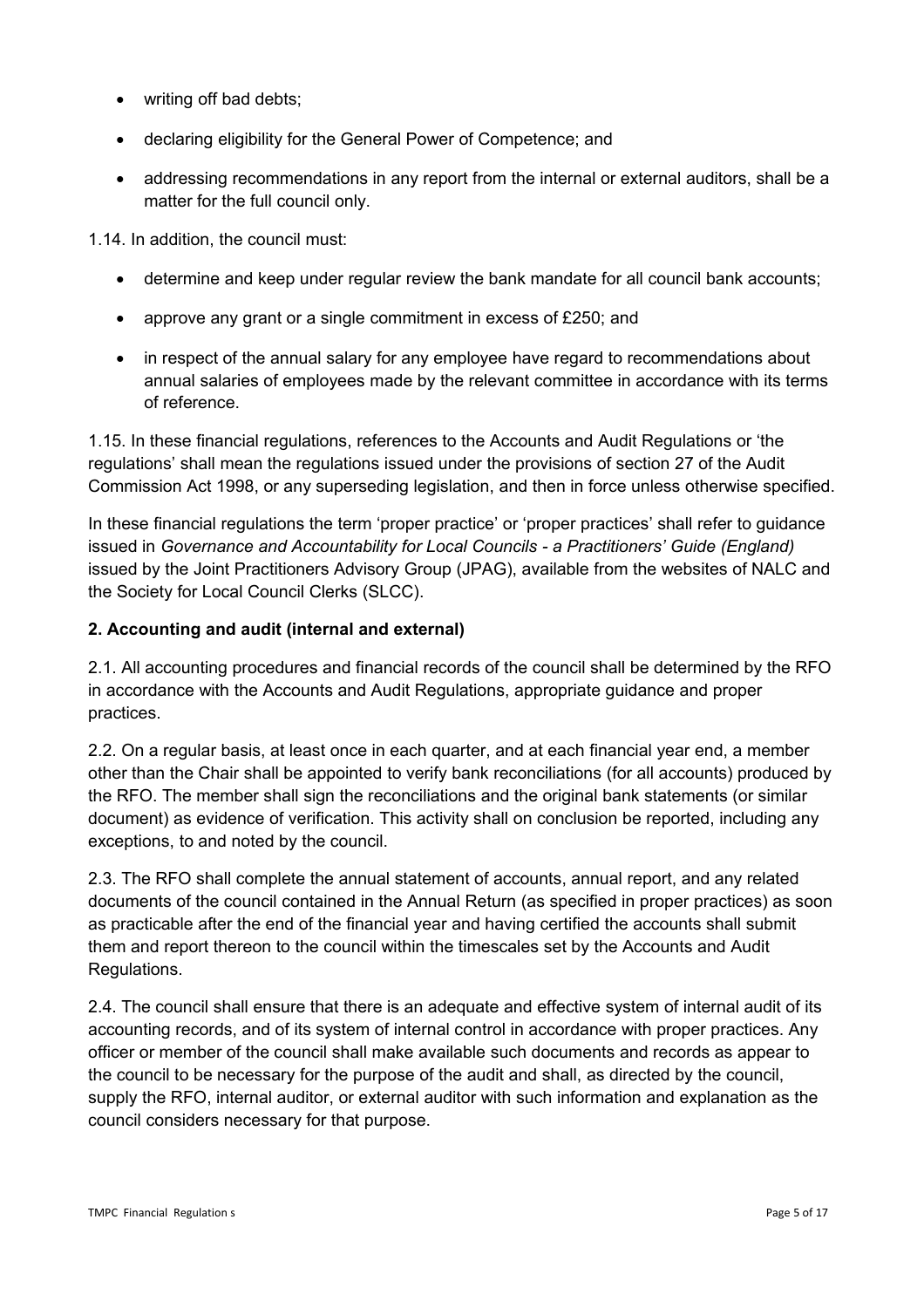2.5. The internal auditor shall be appointed by and shall carry out the work in relation to internal controls required by the council in accordance with proper practices.

2.6. The internal auditor shall:

- be competent and independent of the financial operations of the council;
- report to council in writing, or in person, on a regular basis with a minimum of one annual written report during each financial year;
- to demonstrate competence, objectivity and independence, be free from any actual or perceived conflicts of interest, including those arising from family relationships; and
- has no involvement in the financial decision making, management or control of the council

2.7. Internal or external auditors may not under any circumstances:

- perform any operational duties for the council;
- initiate or approve accounting transactions; or
- direct the activities of any council employee, except to the extent that such employees have been appropriately assigned to assist the internal auditor.

2.8. For the avoidance of doubt, in relation to internal audit the terms 'independent' and 'independence' shall have the same meaning as is described in proper practices.

2.9. The RFO shall make arrangements for the exercise of electors' rights in relation to the accounts including the opportunity to inspect the accounts, books, and vouchers and display or publish any notices and statements of account required by Audit Commission Act 1998, or any superseding legislation, and the Accounts and Audit Regulations.

2.10. The RFO shall, without undue delay, bring to the attention of all councillors any correspondence or report from internal or external auditors.

#### **3. Annual estimates (budget) and forward planning**

3.1. Each committee (if any) shall review its one-year forecast of revenue and capital receipts and payments. Having regard to the forecast, it shall thereafter formulate and submit proposals for the following financial year to the council not later than the end of November each year including any proposals for revising the forecast.

3.2. The RFO must each year, by no later than the  $1<sup>st</sup>$  week of January, prepare detailed estimates of all receipts and payments including the use of reserves and all sources of funding for the following financial year in the form of a budget to be considered by the council.

3.3. The council shall consider annual budget proposals in relation to the council's three year forecast of revenue and capital receipts and payments including recommendations for the use of reserves and sources of funding and update the forecast accordingly.

3.4. The council shall fix the precept (council tax requirement), and relevant basic amount of council tax to be levied for the ensuing financial year not later than by the end of January each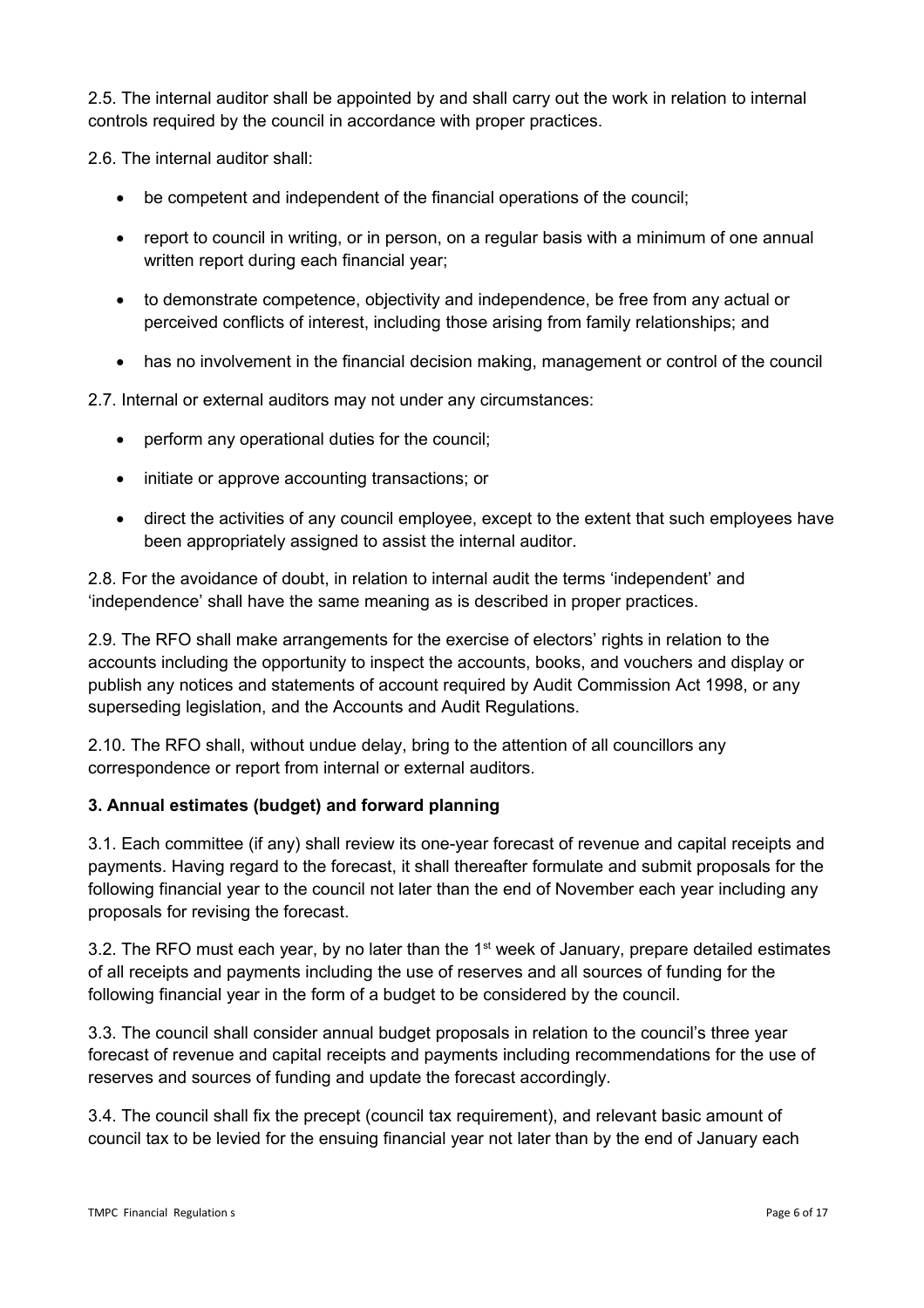year. The RFO shall issue the precept to the billing authority and shall supply each member with a copy of the approved annual budget.

3.5. The approved annual budget shall form the basis of financial control for the ensuing year.

# **4. Budgetary control and authority to spend**

4.1. Expenditure on revenue items may be authorised up to the amounts included for that class of expenditure in the approved budget. This authority is to be determined by:

- $\bullet$  the council for all items over £250;
- a duly delegated committee of the council for items below £250; or
- the Clerk, in conjunction with Chair of Council or Chair of the appropriate committee, for any items below £250.

Such authority is to be evidenced by a minute or by an authorisation slip duly signed by the Clerk, and where necessary also by the appropriate Chair.

Contracts may not be disaggregated to avoid controls imposed by these regulations.

4.2. No expenditure may be authorised that will exceed the amount provided in the revenue budget for that class of expenditure other than by resolution of the council, or duly delegated committee. During the budget year and with the approval of council having considered fully the implications for public services, unspent and available amounts may be moved to other budget headings or to an earmarked reserve as appropriate ('virement').

4.3. Unspent provisions in the revenue or capital budgets for completed projects shall not be carried forward to a subsequent year.

4.4. The salary budgets are to be reviewed at least annually in January for the following financial year and such review shall be evidenced by a hard copy schedule signed by the Clerk and the Chair of Council or relevant committee. The RFO will inform committees of any changes impacting on their budget requirement for the coming year in good time.

4.5. In cases of extreme risk to the delivery of council services, the Clerk, in conjunction with Chair of Council may authorise revenue expenditure on behalf of the council which in their judgement it is necessary to carry out. Such expenditure includes repair, replacement or other work, whether or not there is any budgetary provision for the expenditure, subject to a limit of £500. Such authority is to be evidenced by a minute or by an authorisation slip duly signed by the Clerk, and the Chair. The Clerk shall report such action to the council at the next meeting of council.

4.6. No expenditure shall be authorised in relation to any capital project and no contract entered into or tender accepted involving capital expenditure unless the council is satisfied that the necessary funds are available and the requisite borrowing approval has been obtained.

4.7. All capital works shall be administered in accordance with the council's standing orders and financial regulations relating to contracts.

4.8. The RFO shall regularly provide the council with a statement of receipts and payments to date under each head of the budgets, comparing actual expenditure to the appropriate date against that planned as shown in the budget. These statements are to be prepared at least at the end of each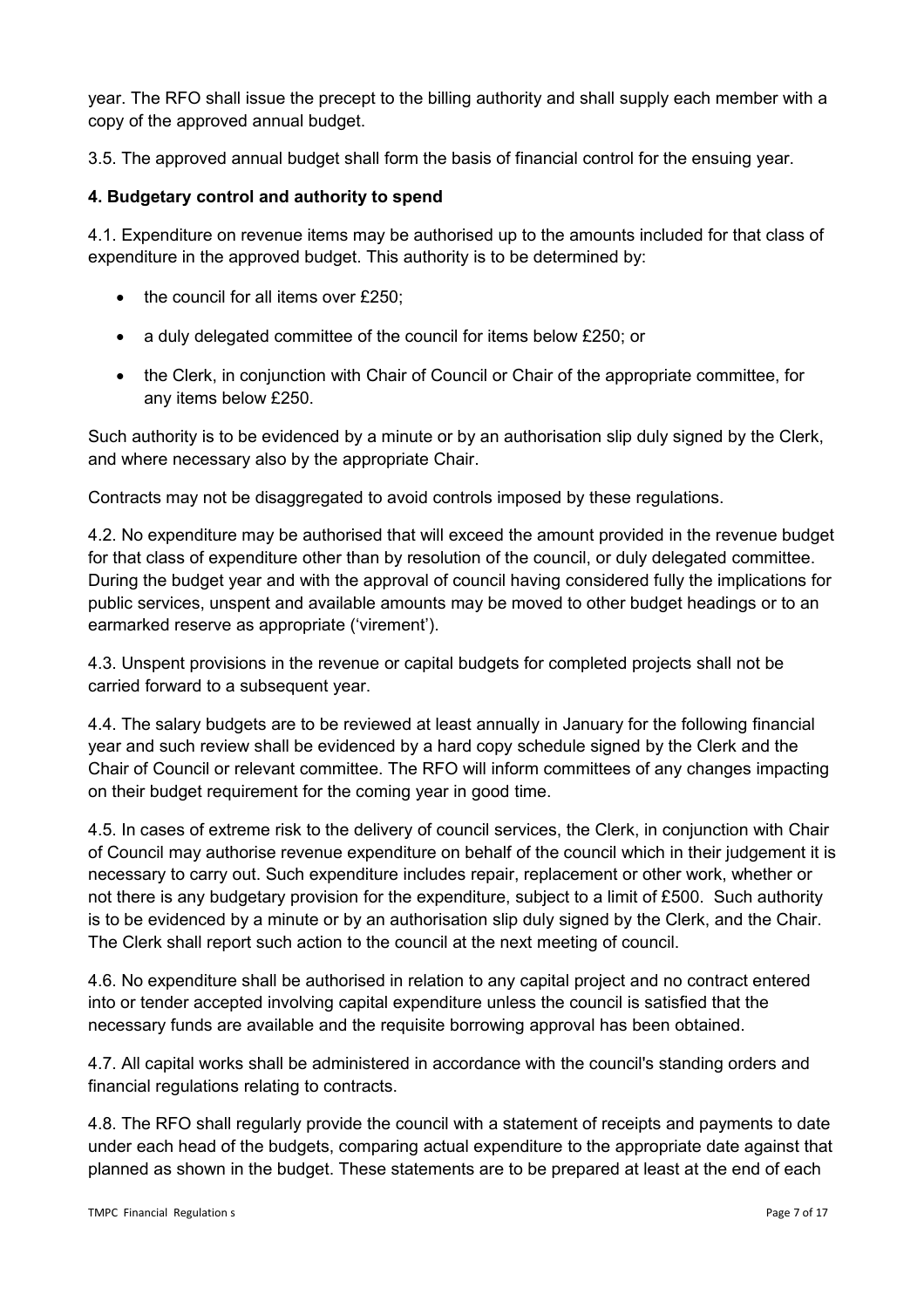financial quarter and shall show explanations of material variances. For this purpose "material" shall be in excess of £100 or 15% of the budget.

4.9. Changes in earmarked reserves shall be approved by council as part of the budgetary control process.

# **5. Banking arrangements and authorisation of payments**

5.1. The council's banking arrangements, including the bank mandate, shall be made by the RFO and approved by the council; banking arrangements may not be delegated to a committee. They shall be regularly reviewed for safety and efficiency.

5.2. The RFO shall prepare a schedule of payments requiring authorisation, forming part of the Agenda for the Meeting and, together with the relevant invoices, present the schedule to council. The council shall review the schedule for compliance and, having satisfied itself shall authorise payment by a resolution of the council. The approved schedule shall be ruled off and initialled by the Chairman of the Meeting. A detailed list of all payments shall be disclosed within or as an attachment to the minutes of the meeting at which payment was authorised. Personal payments (including salaries, wages, expenses and any payment made in relation to the termination of a contract of employment) may be summarised to remove public access to any personal information.

5.3. All invoices for payment shall be examined, verified and certified by the RFO to confirm that the work, goods or services to which each invoice relates has been received, carried out, examined and represents expenditure previously approved by the council.

5.4. The RFO shall examine invoices for arithmetical accuracy and analyse them to the appropriate expenditure heading. The RFO shall take all steps to pay all invoices submitted, and which are in order, at the next available council meeting.

5.5. The Clerk and RFO shall have delegated authority to authorise the payment of items only in the following circumstances:

a) If a payment is necessary to avoid a charge to interest under the Late Payment of Commercial Debts (Interest) Act 1998, and the due date for payment is before the next scheduled Meeting of council, where the Clerk and RFO certify that there is no dispute or other reason to delay payment, provided that a list of such payments shall be submitted to the next appropriate meeting of council;

b) An expenditure item authorised under 5.6 below (continuing contracts and obligations) provided that a list of such payments shall be submitted to the next appropriate meeting of council; or

c) fund transfers within the councils banking arrangements up to the sum of £10,000, provided that a list of such payments shall be submitted to the next appropriate meeting of council.

5.6. For each financial year the Clerk and RFO shall draw up a list of due payments which arise on a regular basis as the result of a continuing contract, statutory duty, or obligation (such as but not exclusively) Salaries, PAYE and NI, Superannuation Fund and regular maintenance contracts and the like for which council may authorise payment for the year provided that the requirements of regulation 4.1 (Budgetary Controls) are adhered to, provided also that a list of such payments shall be submitted to the next appropriate meeting of council.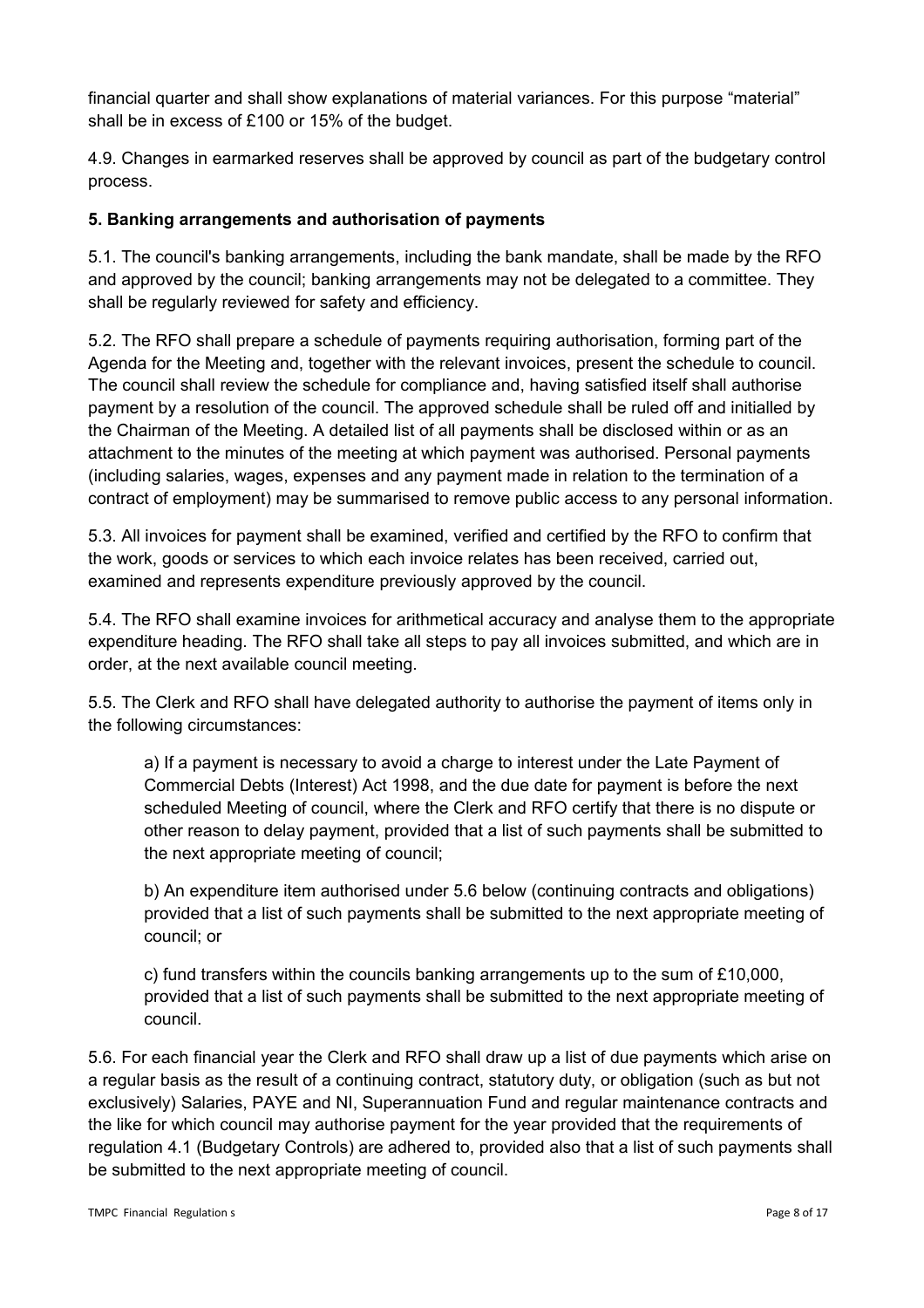5.7. A record of regular payments made under 5.6 above shall be drawn up and be signed by two members on each and every occasion when payment is authorised - thus controlling the risk of duplicated payments being authorised and / or made.

5.8. In respect of grants a duly authorised committee shall approve expenditure within any limits set by council and in accordance with any policy statement approved by council. Any Revenue or Capital Grant in excess of £1,000 shall before payment, be subject to ratification by resolution of the council.

5.9. Members are subject to the Code of Conduct that has been adopted by the council and shall comply with the Code and Standing Orders when a decision to authorise or instruct payment is made in respect of a matter in which they have a disclosable pecuniary or other interest, unless a dispensation has been granted.

5.10. The council will aim to rotate the duties of members in these Regulations so that onerous duties are shared out as evenly as possible over time.

5.11. Any changes in the recorded details of suppliers, such as bank account records, shall be approved in writing by a Member.

# **6. Instructions for the making of payments**

6.1. The council will make safe and efficient arrangements for the making of its payments.

6.2. Following authorisation under Financial Regulation 5 above, the council, a duly delegated committee or, if so delegated, the Clerk or RFO shall give instruction that a payment shall be made.

6.3. All payments shall be affected by cheque or other instructions to the council's bankers, or otherwise, in accordance with a resolution of council.

6.4. Cheques or orders for payment drawn on the bank account in accordance with the schedule as presented to council or committee shall be signed by one member of council, in accordance with a resolution instructing that payment. A member who is a bank signatory, having a connection by virtue of family or business relationships with the beneficiary of a payment, should not, under normal circumstances, be a signatory to the payment in question.

6.5. To indicate agreement of the details shown on the cheque or order for payment with the counterfoil and the invoice or similar documentation, the signatory shall also initial the cheque counterfoil.

6.6. Cheques or orders for payment shall not normally be presented for signature other than at a council or committee meeting (including immediately before or after such a meeting). Any signatures obtained away from such meetings shall be reported to the council at the next convenient meeting.

6.7. If thought appropriate by the council, payment for utility supplies (energy, telephone and water) and any National Non-Domestic Rates may be made by variable direct debit provided that the instructions are signed by two members and any payments are reported to council as made. The approval of the use of a variable direct debit shall be renewed by resolution of the council at least every two years.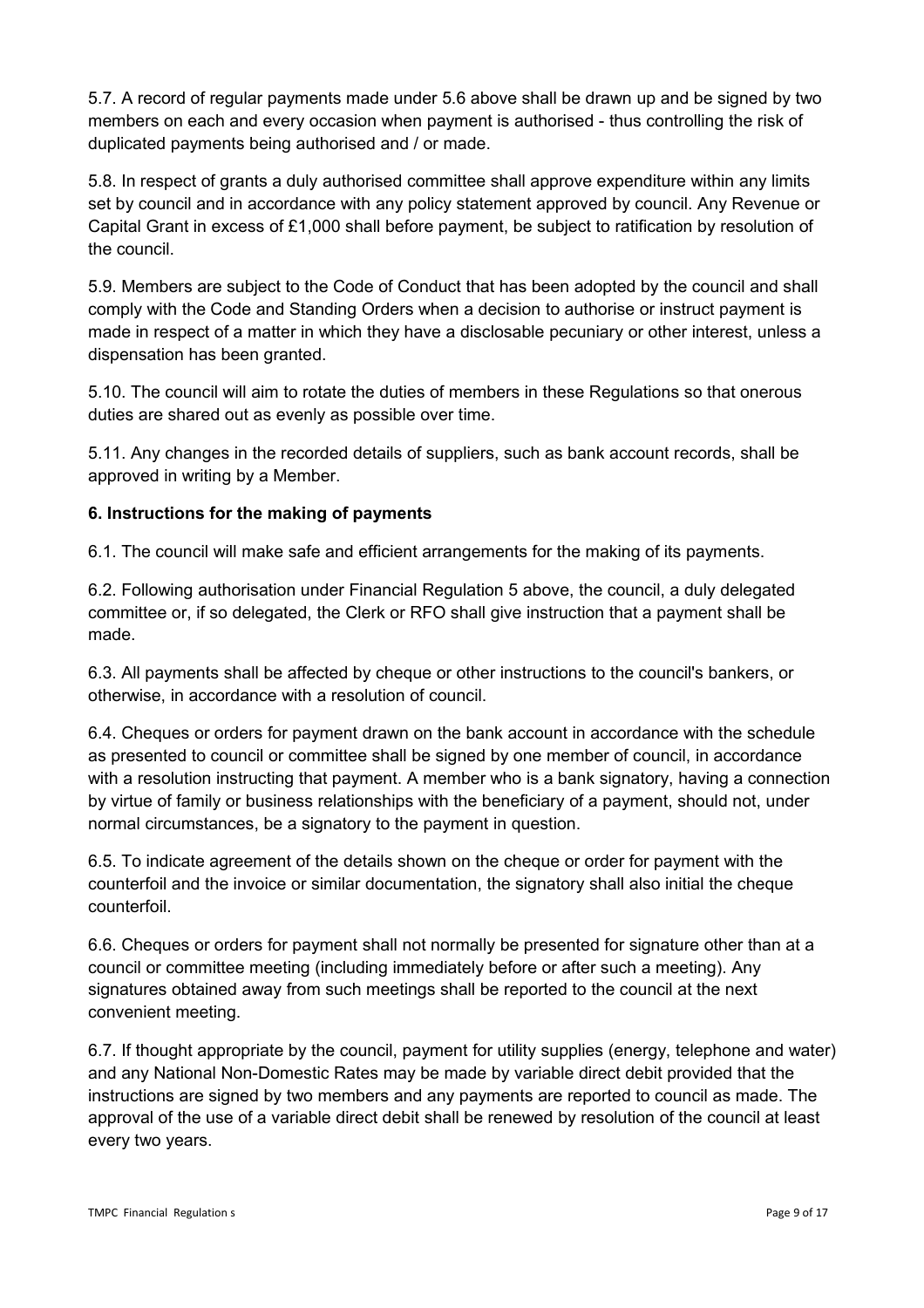6.8. If thought appropriate by the council, payment for certain items (principally salaries) may be made by banker's standing order provided that the instructions are signed, or otherwise evidenced by two members are retained and any payments are reported to council as made. The approval of the use of a banker's standing order shall be renewed by resolution of the council at least every two years.

6.9. If thought appropriate by the council, payment for certain items may be made by BACS or CHAPS methods provided that the Internet Banking Procedure is followed and any payments are reported to council as made. The approval of the use of BACS or CHAPS shall be renewed by resolution of the council at least every two years.

6.10. If thought appropriate by the council payment for certain items may be made by internet banking transfer provided evidence is retained showing which member approved the payment.

6.11. Where a computer requires use of a personal identification number (PIN) or other password(s), for access to the council's records on that computer, a note shall be made of the PIN and Passwords and shall be handed to and retained by the Chairman of Council in a sealed dated envelope. This envelope may not be opened other than in the presence of two other councillors. After the envelope has been opened, in any circumstances, the PIN and / or passwords shall be changed as soon as practicable. The fact that the sealed envelope has been opened, in whatever circumstances, shall be reported to all members immediately and formally to the next available meeting of the council. This will not be required for a member's personal computer used only for remote authorisation of bank payments.

6.12. No employee or councillor shall disclose any PIN or password, relevant to the working of the council or its bank accounts, to any person not authorised in writing by the council or a duly delegated committee.

6.13. Regular back-up copies of the records on any computer shall be made and shall be stored securely away from the computer in question, and preferably off site.

6.14. The council, and any members using computers for the council's financial business, shall ensure that anti-virus, anti-spyware and firewall software with automatic updates, together with a high level of security, is used.

6.15. Where internet banking arrangements are made, the bank mandate approved by the council shall identify a number of councillors who will be authorised to carry out transactions on those accounts, in accordance with the council's Internet Banking Procedure.

6.16. Access to any internet banking accounts will be directly to the access page (which may be saved under "favourites"), and not through a search engine or e-mail link. Remembered or saved passwords facilities must not be used on any computer used for council banking work. Breach of this Regulation will be treated as a very serious matter under these regulations.

6.17. Changes to account details for suppliers, which are used for internet banking may only be changed on written hard copy notification by the supplier and supported by hard copy authority for change signed by two of the following: the Clerk, an authorised signatory, the Internal Control Officer. A programme of regular checks of standing data with suppliers will be followed.6.18. Any Debit Card issued for use will be specifically restricted to the Clerk and will also be restricted to a single transaction maximum value of £250 unless authorised by council in writing before any order is placed.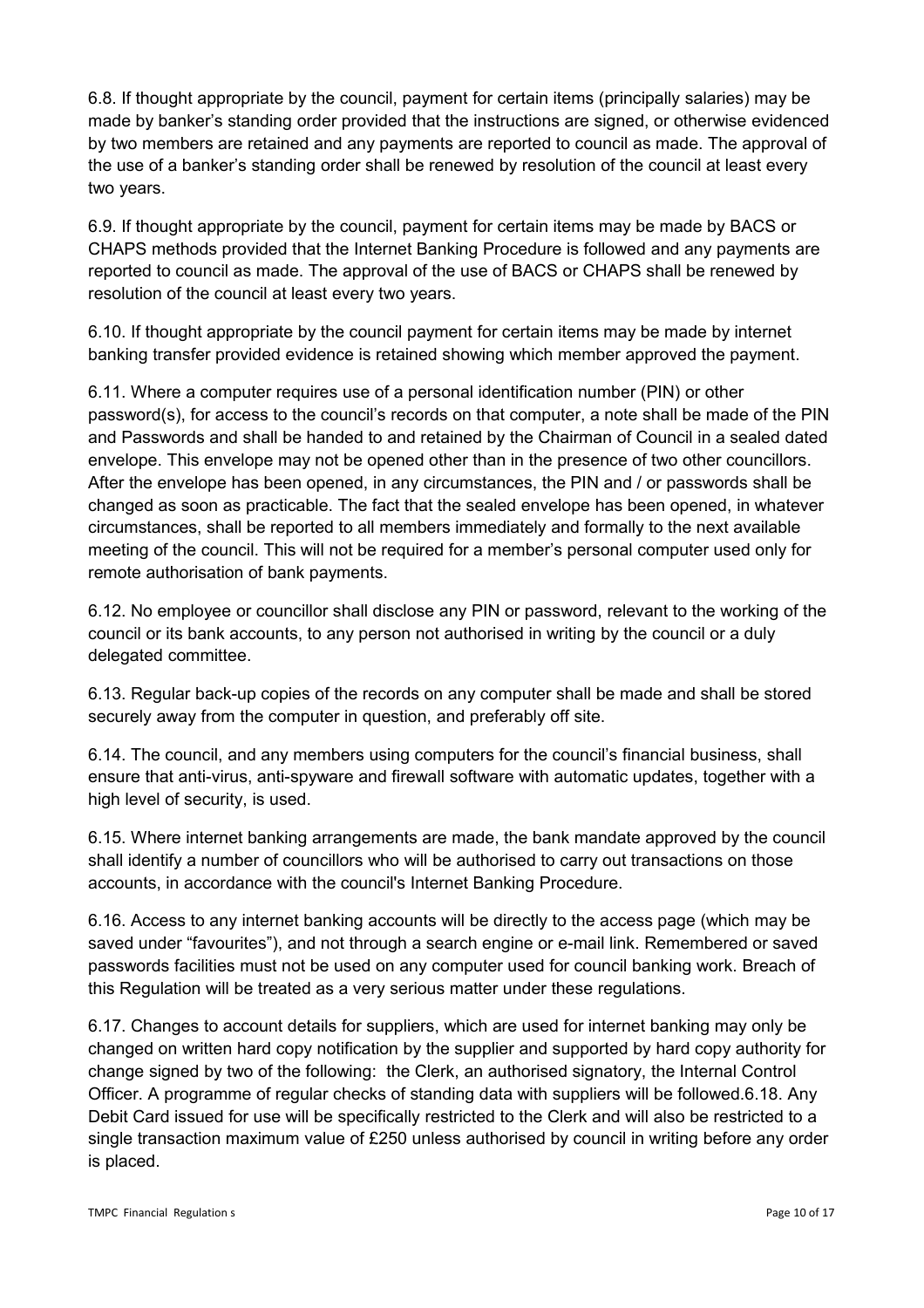6.19. A pre-paid debit card may be issued to employees with varying limits. These limits will be set by the council. Transactions and purchases made will be reported to the council and authority for topping-up shall be at the discretion of the council.

6.20. Any corporate credit card or trade card account opened by the council will be specifically restricted to use by the Clerk and shall be subject to automatic payment in full at each month-end. Personal credit or debit cards of members or staff shall not be used under any circumstances.

6.21. The council will not maintain any form of cash float. All cash received must be banked intact. Any payments made in cash by the Clerk (for example for postage or minor stationery items) shall be refunded on a regular basis, at least quarterly.

# **OR**

6.22. Not Used

# **7. Payment of salaries**

7.1. As an employer, the council shall make arrangements to meet fully the statutory requirements placed on all employers by PAYE and National Insurance legislation. The payment of all salaries shall be made in accordance with payroll records and the rules of PAYE and National Insurance currently operating, and salary rates shall be as agreed by council, or duly delegated committee.

7.2. Payment of salaries and payment of deductions from salary such as may be required to be made for tax, national insurance and pension contributions, or similar statutory or discretionary deductions must be made in accordance with the payroll records and on the appropriate dates stipulated in employment contracts, provided that each payment is reported to the next available council meeting, as set out in these regulations above.

7.3. No changes shall be made to any employee's pay, emoluments, or terms and conditions of employment without the prior consent of the council.

7.4. Each and every payment to employees of net salary and to the appropriate creditor of the statutory and discretionary deductions shall be recorded in a separate confidential record (confidential cash book). This confidential record is not open to inspection or review (under the Freedom of Information Act 2000 or otherwise) other than:

a) by any councillor who can demonstrate a need to know;

- b) by the internal auditor;
- c) by the external auditor; or
- d) by any person authorised under Audit Commission Act 1998, or any superseding legislation.

7.5. The total of such payments in each calendar month shall be reported with all other payments as made as may be required under these Financial Regulations, to ensure that only payments due for the period have actually been paid.

7.6. An effective system of personal performance management should be maintained for the senior officers.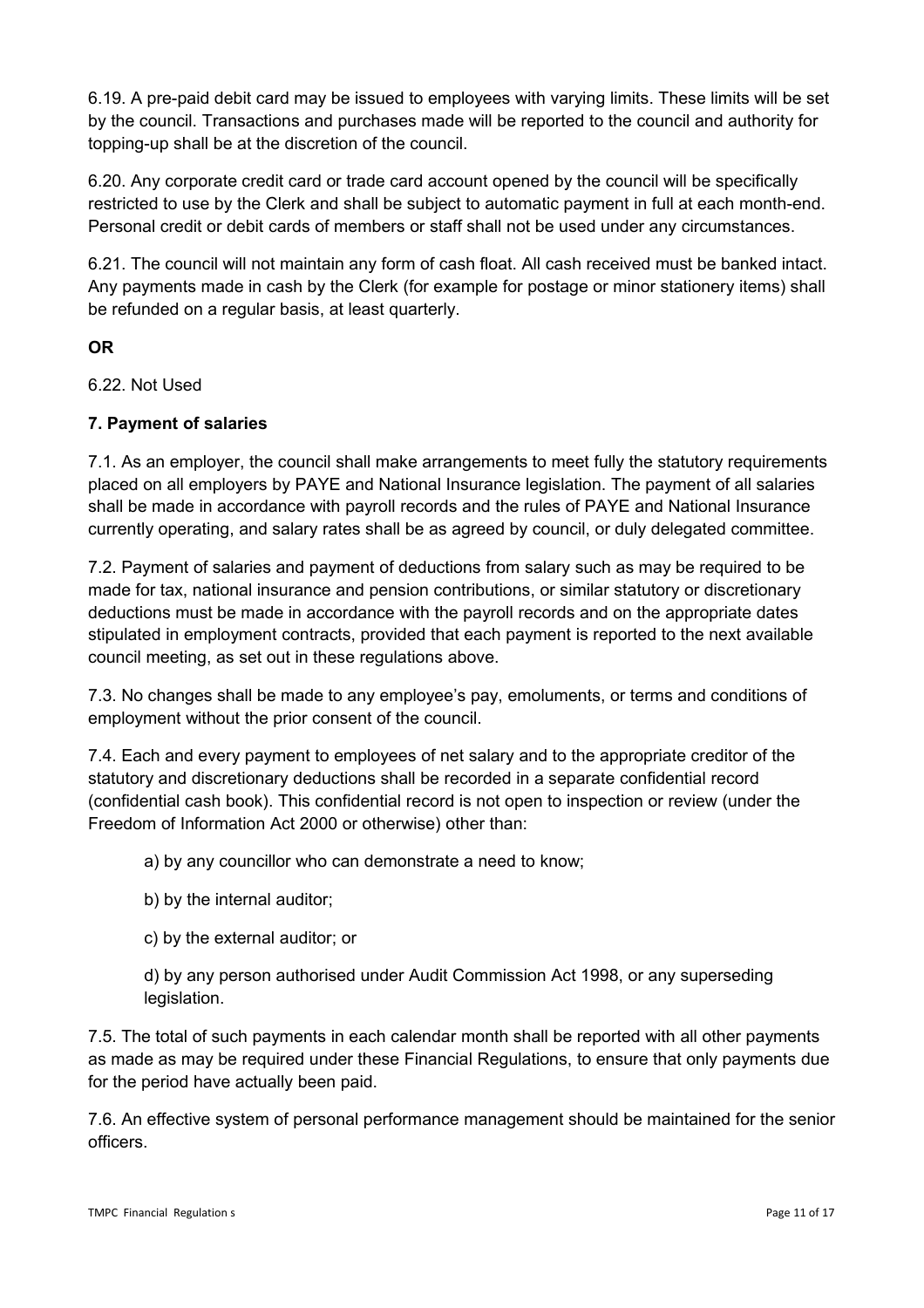7.7. Any termination payments shall be supported by a clear business case and reported to the council. Termination payments shall only be authorised by council.

7.8. Before employing interim staff, the council must consider a full business case.

### **8. Loans and investments**

8.1. All borrowings shall be affected in the name of the council, after obtaining any necessary borrowing approval. Any application for borrowing approval shall be approved by Council as to terms and purpose. The application for borrowing approval, and subsequent arrangements for the loan shall only be approved by full council.

8.2. Any financial arrangement which does not require formal borrowing approval from the Secretary of State/Welsh Assembly Government (such as Hire Purchase or Leasing of tangible assets) shall be subject to approval by the full council. In each case a report in writing shall be provided to council in respect of value for money for the proposed transaction.

8.3. The council will arrange with the council's banks and investment providers for the sending of a copy of each statement of account to the Chairman of the council at the same time as one is issued to the Clerk or RFO.

8.4. All loans and investments shall be negotiated in the name of the council and shall be for a set period in accordance with council policy.

8.5. The council shall consider the need for an Investment Strategy and Policy which, if drawn up, shall be in accordance with relevant regulations, proper practices and guidance. Any Strategy and Policy shall be reviewed by the council at least annually.

8.6. All investments of money under the control of the council shall be in the name of the council.

8.7. All investment certificates and other documents relating thereto shall be retained in the custody of the RFO.

8.8. Payments in respect of short term or long-term investments, including transfers between bank accounts held in the same bank, or branch, shall be made in accordance with Regulation 5 (Authorisation of payments) and Regulation 6 (Instructions for payments).

#### **9. Income**

9.1. The collection of all sums due to the council shall be the responsibility of and under the supervision of the RFO.

9.2. Particulars of all charges to be made for work done, services rendered or goods supplied shall be agreed annually by the council, notified to the RFO and the RFO shall be responsible for the collection of all accounts due to the council.

9.3. The council will review all fees and charges at least annually, following a report of the Clerk.

9.4. Any sums found to be irrecoverable and any bad debts shall be reported to the council and shall be written off in the year.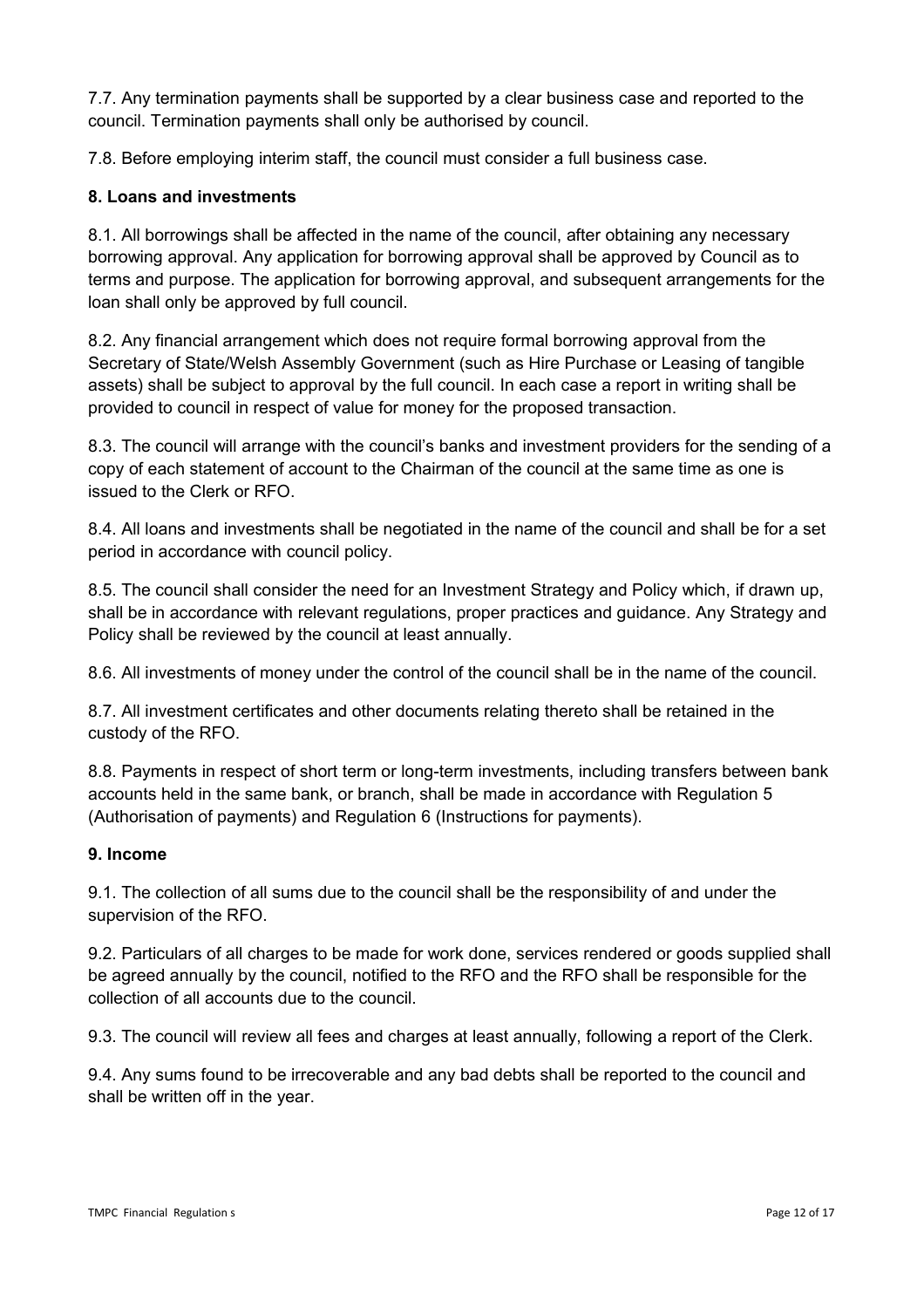9.5. All sums received on behalf of the council shall be banked intact as directed by the RFO. In all cases, all receipts shall be deposited with the council's bankers with such frequency as the RFO considers necessary.

9.6. The origin of each receipt shall be entered on the paying-in slip.

9.7. Personal cheques shall not be cashed out of money held on behalf of the council.

9.8. The RFO shall promptly complete any VAT Return that is required. Any repayment claim due in accordance with VAT Act 1994 section 33 shall be made at least annually coinciding with the financial year end.

9.9. Where any significant sums of cash are regularly received by the council, the RFO shall take such steps as are agreed by the council to ensure that more than one person is present when the cash is counted in the first instance, that there is a reconciliation to some form of control such as ticket issues, and that appropriate care is taken in the security and safety of individuals banking such cash.

9.10. Not Used.

#### **10. Orders for work, goods and services**

10.1. An official order or letter shall be issued for all work, goods and services unless a formal contract is to be prepared or an official order would be inappropriate. Copies of orders shall be retained.

10.2. Order books shall be controlled by the RFO.

10.3. All members and officers are responsible for obtaining value for money at all times. An officer issuing an official order shall ensure as far as reasonable and practicable that the best available terms are obtained in respect of each transaction, usually by obtaining three or more quotations or estimates from appropriate suppliers, subject to any de minimis provisions in Regulation 11.1 below.

10.4. A member may not issue an official order or make any contract on behalf of the council.

10.5. The RFO shall verify the lawful nature of any proposed purchase before the issue of any order, and in the case of new or infrequent purchases or payments, the RFO shall ensure that the statutory authority shall be reported to the meeting at which the order is approved so that the minutes can record the power being used.

#### **11. Contracts**

11.1. Procedures as to contracts are laid down as follows:

a) Every contract shall comply with these financial regulations, and no exceptions shall be made otherwise than in an emergency provided that this regulation need not apply to contracts which relate to items (i) to (vi) below:

i. for the supply of gas, electricity, water, sewerage and telephone services;

ii. for specialist services such as are provided by legal professionals acting in disputes;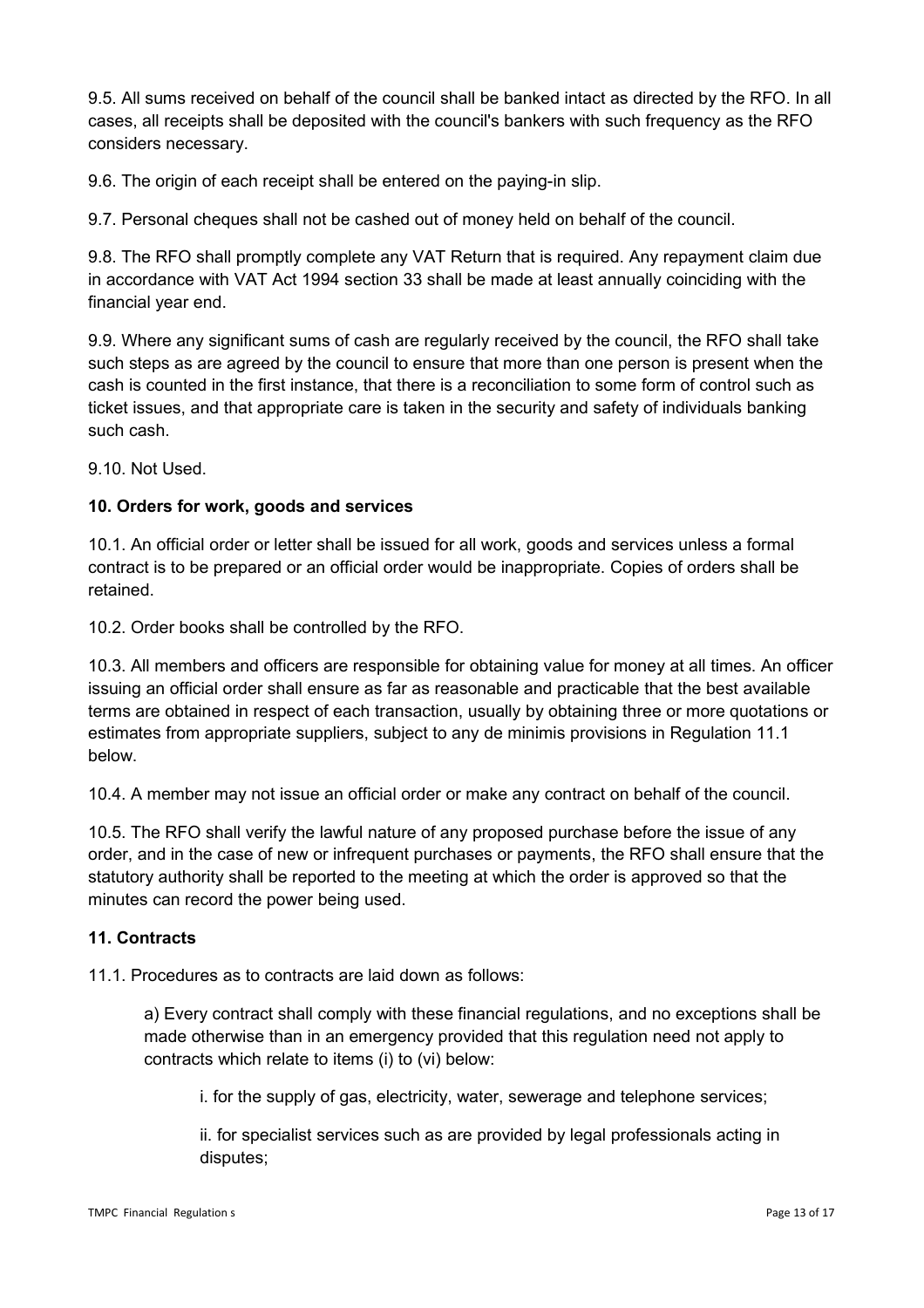iii. for work to be executed or goods or materials to be supplied which consist of repairs to or parts for existing machinery or equipment or plant;

iv. for work to be executed or goods or materials to be supplied which constitute an extension of an existing contract by the council;

v. for additional audit work of the external auditor up to an estimated value of £500 (in excess of this sum the Clerk and RFO shall act after consultation with the Chairman and Vice Chairman of council); and

vi. for goods or materials proposed to be purchased which are proprietary articles and / or are only sold at a fixed price.

b) Where the council intends to procure or award a public supply contract, public service contract or public works contract as defined by The Public Contracts Regulations 2015 ("the Regulations") which is valued at £25,000 or more, the council shall comply with the relevant requirements of the Regulations $<sup>1</sup>$  $<sup>1</sup>$  $<sup>1</sup>$ .</sup>

c) The full requirements of The Regulations, as applicable, shall be followed in respect of the tendering and award of a public supply contract, public service contract or public works contract which exceed thresholds in The Regulations set by the Public Contracts Directive [2](#page-13-1)014/24/EU (which may change from time to time)<sup>2</sup>.

d) When applications are made to waive financial regulations relating to contracts to enable a price to be negotiated without competition the reason shall be embodied in a recommendation to the council.

e) Such invitation to tender shall state the general nature of the intended contract and the Clerk shall obtain the necessary technical assistance to prepare a specification in appropriate cases. The invitation shall in addition state that tenders must be addressed to the Clerk in the ordinary course of post. Each tendering firm shall be supplied with a specifically marked envelope in which the tender is to be sealed and remain sealed until the prescribed date for opening tenders for that contract.

f) All sealed tenders shall be opened at the same time on the prescribed date by the Clerk in the presence of at least one member of council.

g) Any invitation to tender issued under this regulation shall be subject to Standing Orders 18 d<sup>[3](#page-13-2)</sup> and shall refer to the terms of the Bribery Act 2010.

h) When it is to enter into a contract of less than £25,000 in value for the supply of goods or materials or for the execution of works or specialist services other than such goods, materials, works or specialist services as are excepted as set out in paragraph (a) the Clerk or RFO shall obtain 3 quotations (priced descriptions of the proposed supply); where the

<span id="page-13-0"></span><sup>1</sup> The Regulations require councils to use the Contracts Finder website to advertise contract opportunities, set out the procedures to be followed in awarding new contracts and to publicise the award of new contracts

<span id="page-13-1"></span><sup>2</sup> Thresholds currently applicable are:

a) For public supply and public service contracts 209,000 Euros (£181,302) b) For public works contracts 5,225,000 Euros (£4,551,413)

<span id="page-13-2"></span><sup>3</sup> Based on NALC's Model Standing Order 18d ©NALC 2018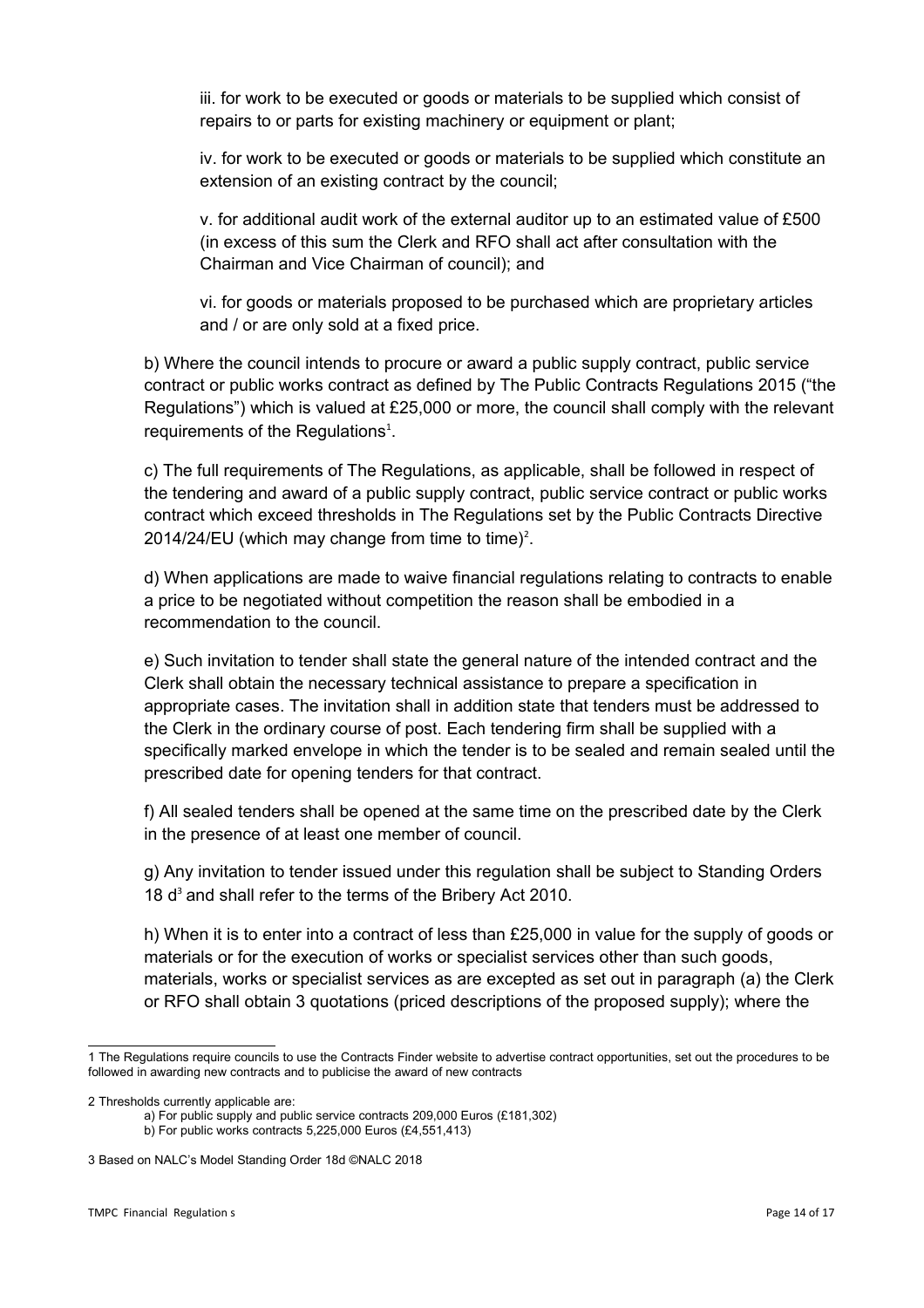value is below £3,000 and above £500 the Clerk or RFO shall strive to obtain 3 estimates. Otherwise, Regulation 10.3 above shall apply.

i) The council shall not be obliged to accept the lowest or any tender, quote or estimate.

j) Should it occur that the council, or duly delegated committee, does not accept any tender, quote or estimate, the work is not allocated and the council requires further pricing, provided that the specification does not change, no person shall be permitted to submit a later tender, estimate or quote who was present when the original decision-making process was being undertaken.

# **12. Payments under contracts for building or other construction works**

12.1. Payments on account of the contract sum shall be made within the time specified in the contract by the RFO upon authorised certificates of the architect or other consultants engaged to supervise the contract (subject to any percentage withholding as may be agreed in the particular contract).

12.2. Where contracts provide for payment by instalments the RFO shall maintain a record of all such payments. In any case where it is estimated that the total cost of work carried out under a contract, excluding agreed variations, will exceed the contract sum of 5% or more a report shall be submitted to the council.

12.3. Any variation to a contract or addition to or omission from a contract must be approved by the council and Clerk to the contractor in writing, the council being informed where the final cost is likely to exceed the financial provision.

#### **13. Stores and equipment**

13.1. The officer in charge of each section shall be responsible for the care and custody of stores and equipment in that section.

13.2. Delivery notes shall be obtained in respect of all goods received into store or otherwise delivered and goods must be checked as to order and quality at the time delivery is made.

13.3. Stocks shall be kept at the minimum levels consistent with operational requirements.

13.4. The RFO shall be responsible for periodic checks of stocks and stores at least annually.

#### **14. Assets, properties and estates**

14.1. The Clerk shall make appropriate arrangements for the custody of all title deeds and Land Registry Certificates of properties held by the council. The RFO shall ensure a record is maintained of all properties held by the council, recording the location, extent, plan, reference, purchase details, nature of the interest, tenancies granted, rents payable and purpose for which held in accordance with Accounts and Audit Regulations.

14.2. No tangible moveable property shall be purchased or otherwise acquired, sold, leased or otherwise disposed of, without the authority of the council, together with any other consents required by law, save where the estimated value of any one item of tangible movable property does not exceed £250.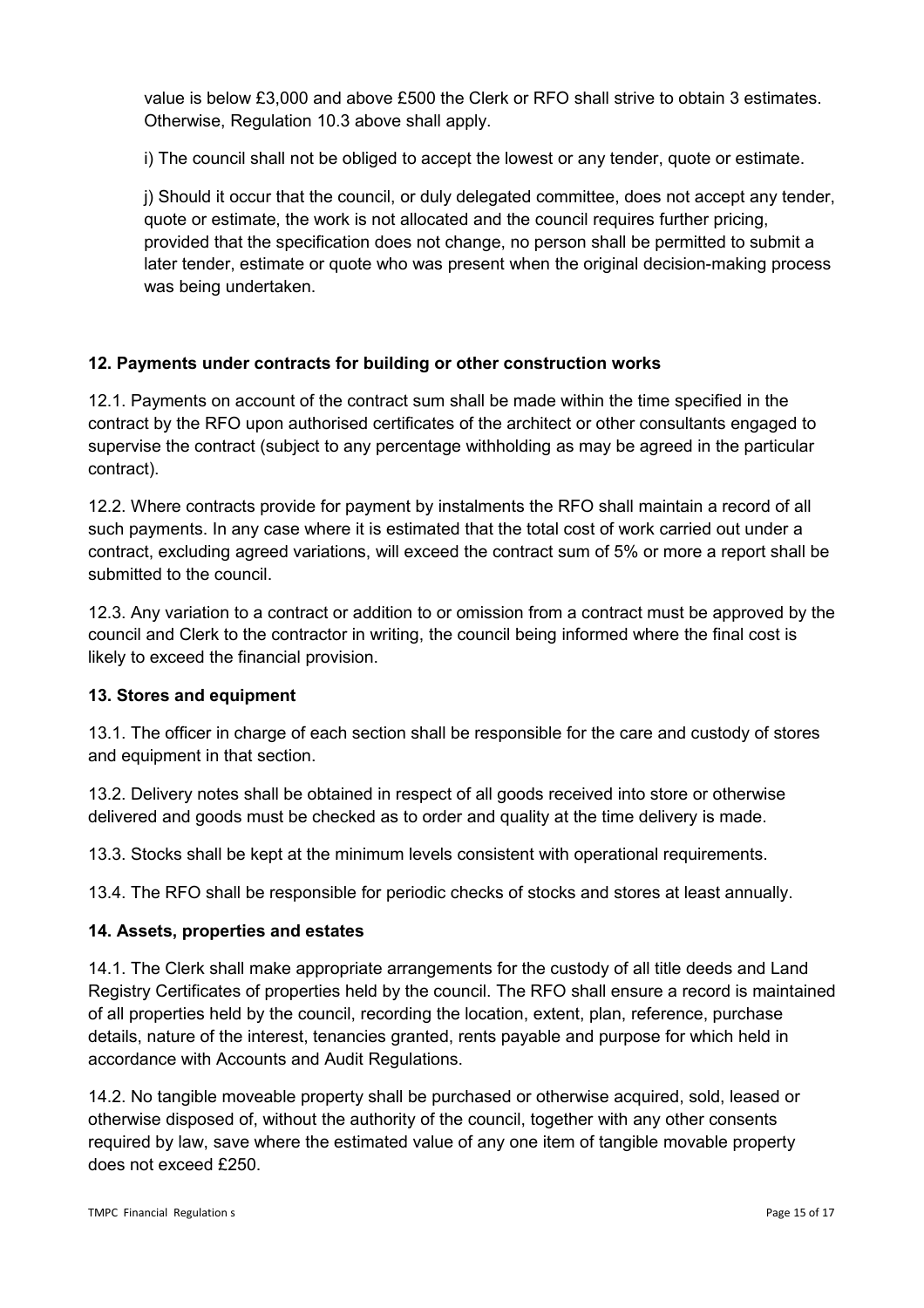14.3. No real property (interests in land) shall be sold, leased or otherwise disposed of without the authority of the council, together with any other consents required by law. In each case a report in writing shall be provided to council in respect of valuation and surveyed condition of the property (including matters such as planning permissions and covenants) together with a proper business case (including an adequate level of consultation with the electorate).

14.4. No real property (interests in land) shall be purchased or acquired without the authority of the full council. In each case a report in writing shall be provided to council in respect of valuation and surveyed condition of the property (including matters such as planning permissions and covenants) together with a proper business case (including an adequate level of consultation with the electorate).

14.5. Subject only to the limit set in Regulation 14.2 above, no tangible moveable property shall be purchased or acquired without the authority of the full council. In each case a report in writing shall be provided to council with a full business case.

14.6. The RFO shall ensure that an appropriate and accurate Register of Assets and Investments is kept up to date. The continued existence of tangible assets shown in the Register shall be verified at least annually, possibly in conjunction with a health and safety inspection of assets.

#### **15. Insurance**

15.1. Following the annual risk assessment (per Regulation 17), the RFO shall effect all insurances and negotiate all claims on the council's insurers.

15.2. Not Used.

15.3. The RFO shall keep a record of all insurances effected by the council and the property and risks covered thereby and annually review it.

15.4. The RFO shall be notified of any loss liability or damage or of any event likely to lead to a claim, and shall report these to council at the next available meeting.

15.5. All appropriate members and employees of the council shall be included in a suitable form of security or fidelity guarantee insurance which shall cover the maximum risk exposure as determined annually by the council, or duly delegated committee.

#### **16. Not Used.**

#### **17. Risk management**

17.1. The council is responsible for putting in place arrangements for the management of risk. The Clerk shall prepare, for approval by the council, risk management policy statements in respect of all activities of the council. Risk policy statements and consequential risk management arrangements shall be reviewed by the council at least annually.

17.2. When considering any new activity, the Clerk shall prepare a draft risk assessment including risk management proposals for consideration and adoption by the council.

#### **18. Suspension and revision of Financial Regulations**

18.1. It shall be the duty of the council to review the Financial Regulations of the council from time to time. The Clerk shall make arrangements to monitor changes in legislation or proper practices